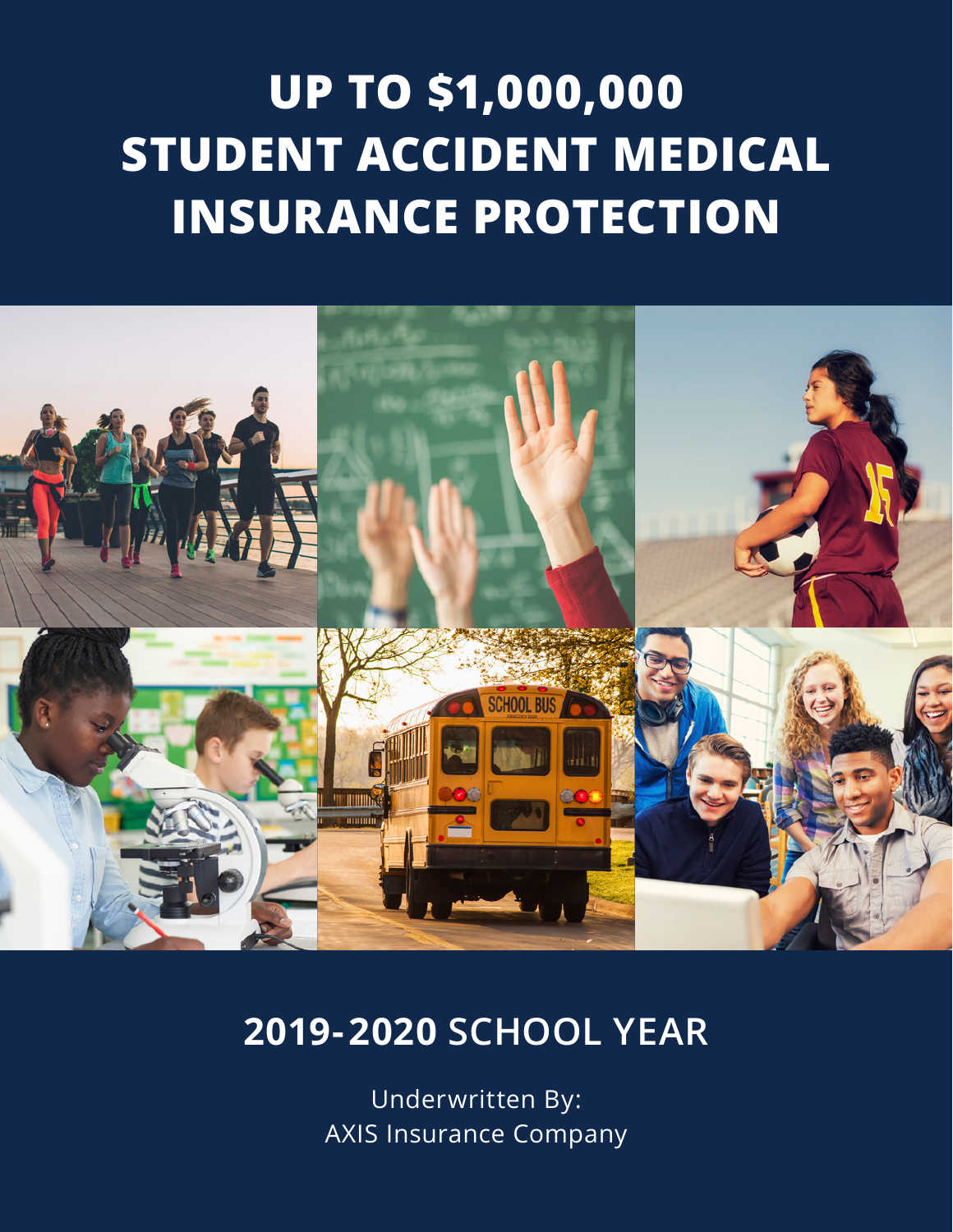# **STUDENT ACCIDENT INSURANCE 2019-2020 SCHOOL YEAR**

A reminder to the parents of students attending school in our School District. Our school district **does not carry medical insurance on students**. We do provide parents with the opportunity to select a primary excess group insurance plan for students.

Student accident insurance can help you eliminate the possibility of out-of-pocket expenses, since many group insurance plans no longer pay full hospital and medical expenses and may require a high deductible or coinsurance. There are two plans available for your consideration:



If you have any questions, please call Kay Azman at Sportunderwriters.com directly at 1 (833) 636-3939 x 127.

These plans should be considered in conjunction with your primary insurance coverage.

**PLEASE DO NOT SEND CASH!!** A completed applications (found on page five of the attached brochure) should be returned by mail with a check or money order for the correct premium, directly to:

> Sportunderwriters.com Inc 2047 Saranac Avenue, Suite 201 Lake Placid, NY 12946

#### **DO NOT RETURN THE APPLICATION & PAYMENT TO YOUR STUDENT'S SCHOOL**

**This insurance can be purchased anytime during the 2019-2020 school year.**

**Parents enrolling more than one child MUST complete an application for each child/student being enrolled and mail in separate envelopes to the address above.Your cancelled check or money order receipt is yourproof of payment.**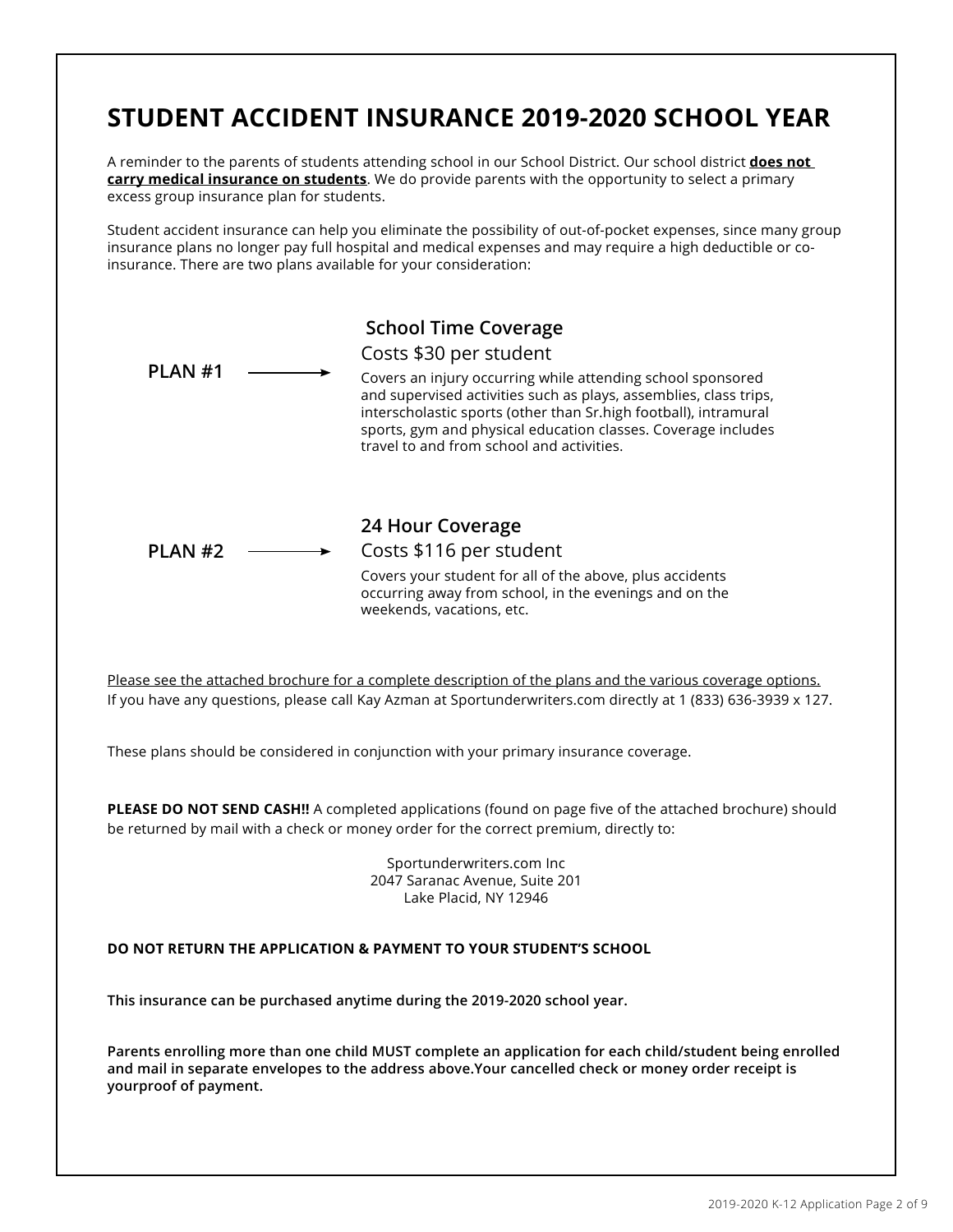# **BEST BUY 24-HOUR COVERAGE**

Around-the-clock accident coverage for your child at any time. Insurance Protection during vacations, weekends and school days. 24-Hour Coverage is your best buy because it is not limited to school connected accidents but also covers accidental Injury at home or away. ANY COVERED ACTIVITY - ANYTIME - ANYWHERE. Continuous Insurance protection from the effective date to the opening of the next school term.

Coverage becomes effective on the date the Application and Premium are received by the American Management Advisors, Inc. Once effective, coverage continues until the first day of school in the following year or until the Master Policy with the school expires, whichever occurs first. This coverage is subject to the terms and conditions stated in the Master Policy.

# **SCHOOL TIME ACCIDENT COVERAGE**

Insurance coverage for the hours and days when school is in session and while attending school sponsored and supervised activities.

• During school year • School supervised activities • On the school premises • Class trips • Travel to and from school This coverage is subject to the terms and conditions stated in the policy.

### **ACCIDENTAL DEATH AND DISMEMBERMENT OR LOSS OF SIGHT**

When a Covered Injury results in an Insured Person's death, the Company will pay a \$5,000 accidental death benefit. When a Covered Injury results in any one of the following Covered Losses within 365 days from the date of a Covered Accident, the Company will pay the benefit shown in the schedule below. Only one benefit, the largest, will be paid for more than one loss (including death) resulting from the same Covered Accident.

| Loss of Use of Two or More Hands or Feet  \$20,000         |  |
|------------------------------------------------------------|--|
|                                                            |  |
|                                                            |  |
| Loss of One Hand or Foot and Sight in One Eye  \$20,000    |  |
| Loss of Use of One and Foot and sight in one eye  \$20,000 |  |
|                                                            |  |
|                                                            |  |
|                                                            |  |

**"Loss of a Hand or Foot"** means complete Severance through or above the wrist or ankle joint. **"Loss of Use of a Hand or Foot"** means total loss of all ability to move the hand or foot, within 30 days of a Covered Accident, that continues for 6 months and is expected to continue for the remainder of the Insured Person's lifetime. **"Loss of a Hand or Foot"** means complete Severance through or above the wrist or ankle joint. **"Loss of Sight"** means the total, permanent Loss of Sight of one eye. The Loss of Sight must be irrecoverable by natural, surgical or artificial means. **"Severance"** means complete separation and dismemberment of the part from the body.

# **ACCIDENTAL DENTAL CARE AND SURGICAL BENEFIT**

By adding \$8.50 to your premium payment, dental benefits will be extended to provide payment for the Usual and Customary ChargesincurredwithintwoyearsfromthedateofaCoveredAccidentforaDentalInjuryuptoamaximumof \$100,000 per Dental Injury, provided treatments an d services begin within 90 days from the date of the Dental Injury. The following services are included in this benefit:

- 1. X-rays, to repair injury to a tooth (1) with no fillings or cavities or only fillings or cavities that do not undermine the tooth cusps; and (2) for which pulpal tissues are healthy and intact; and (3) for which periodontal tissue shows little or no signs of active or chronic inflammation; or to the supporting structures of the teeth of Insured Person.
- 2. In no event shall the Company's payment exceed the usual and customary charge normally made by a Dentist for necessary treatment actually rendered during the 104-week period immediately following the date of Injury; if there is more than one way to treat a Dental problem, the Company will pay benefits for the least expensive procedure provided that this meets acceptable dental standards.
- 3. When a dentist certifies to the Claim Administrator that treatment will continue beyond the two year benefit period, an additional \$1,500 will be paid. Treatment must be completed within two years of the expiration of the initial benefit paying period. This benefit is in effect 24 hours a day, even when purchased with School Time Accident Coverage.

### **IMPORTANT NOTICE**

This Brochure provides a brief description of the important features of the insurance plan. It is not a contract of insurance. The terms and conditions of coverage are set forth in the policy issued in Pennsylvania under form number BACC-001-0909 in which the policy was delivered. Complete details are found in the policy on file at your school's office. The policy is subject to the laws of the state in which it was issued. Please keep this information for your reference.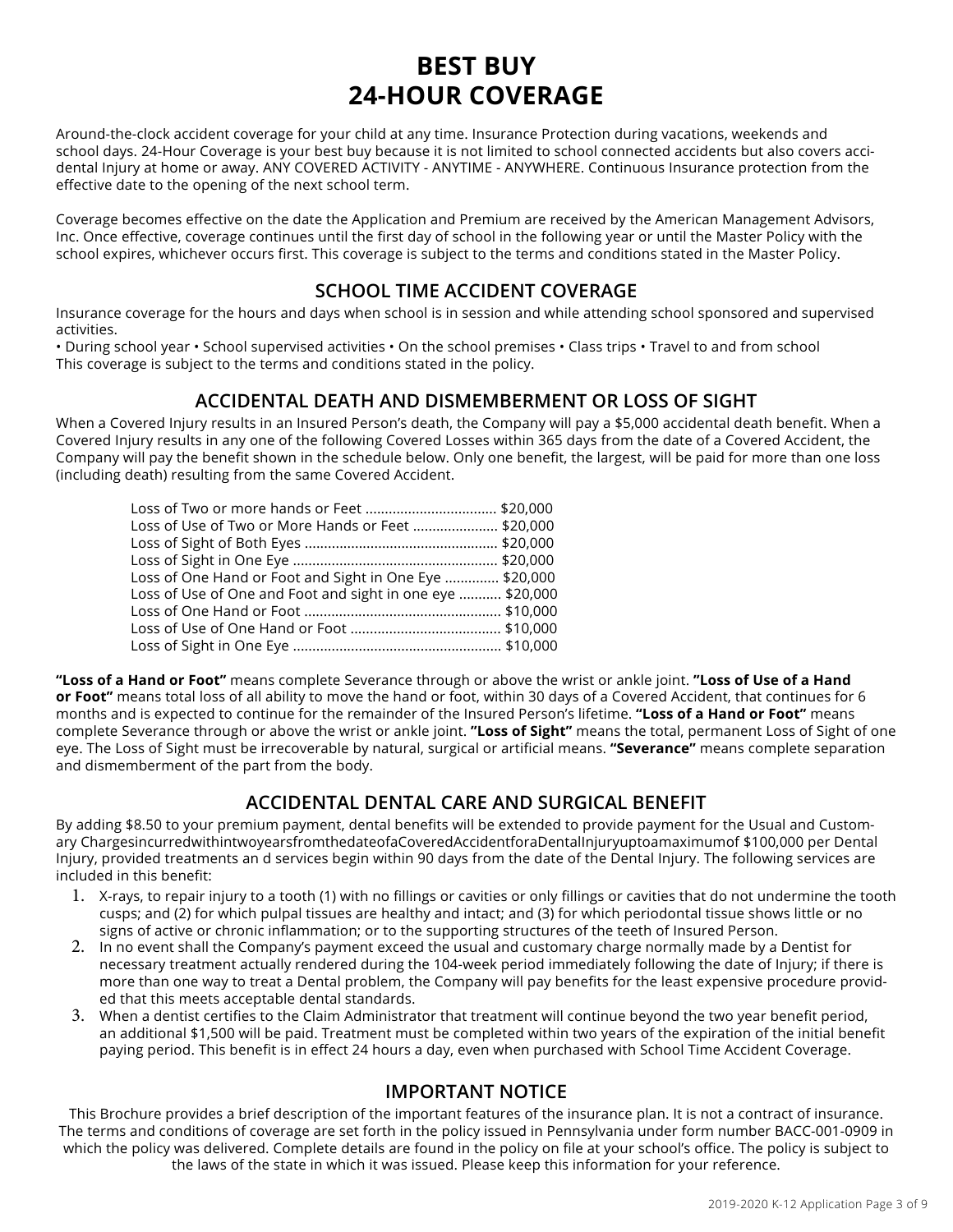# **ACCIDENT INSURANCE PROTECTION PROVIDING A MAXIMUM OF \$1,000,000 ACCIDENT MEDICAL EXPENSE BENEFITS**

The company will pay the Usual and Customary Charges incurred for a covered Injury, if first treatment is received within 90 days after the Injury. The Schedule of Benefits is stated below. Benefits are payable up to a maximum of 52 weeks after the date of the covered Injury.

#### **PRIMARY EXCESS COVERAGE**

The Company will pay the first \$100 of covered expense for any one claim resulting from any one covered accident without regard to other insurance. Thereafter, benefits will be payable for covered expenses above \$100.00 that are not recoverable from other valid and collectible group insurance. If the Insured is not covered by other insurance, full benefits will be payable as described in the Schedule of Benefits. Benefits are payable for a maximum of 52 weeks.

**Covered Expenses:** Determination of the amount of each Covered Expense, and where applicable, each Usual and Customary Charge, will be made solely by the Company. **Intensive Care Unit:** Usual & Customary Charge, not to exceed 7 days

**Semi-Private Room:** Usual & Customary Charges **Personal Services and Supplies:** Usual & Customary Charges

**Inpatient X-ray, CT scan, MRI:** up to a maximum of \$650 **Inpatient Laboratory Tests:** up to a maximum of \$650 **Hospital Miscellaneous Expenses:** Usual and Customary Charges up to \$5,000

**In-Hospital Physiotherapy:** Usual and Customary Charges, up to a maximum of 10 visits

**Nurse Services:** Usual and Customary Charges **Orthopedic Appliances:** Usual and Customary Charges **Pre-Admission Tests:** Usual and Customary Charges **Ambulatory Medical Center:** Usual and Customary Charges **Emergency Room Treatment (when Hospital Confinement is not required):** Usual and Customary Charges, subject to a maximum of \$400

**Physician Services:** Usual and Customary Charges **Surgery:** Usual and Customary Charges in accordance with the 1974 Revised California Relative Value Studies, 5th Edition having a conversion factor of \$180.00 Unit Value

**Assistant Surgeon:** 40% of Surgery Allowance **Physician Assistant:** Usual and Customary Charges **Use of Physician's Surgical Facilities:** Usual and Customary Charges

**Second Opinion or Consultation:** Usual and Customary **Charges Anesthesia and its Administration:** 40% of Surgery Allowance

**In-Hospital Visits:** Usual and Customary Charges **Office Visits:** Usual and Customary Charges

**Outpatient X-ray, CT Scan, MRI:** up to a maximum of \$650 **Outpatient Laboratory Tests:** up to a maximum of \$650 **Outpatient Physiotherapy:** \$50 per visit, up to a maximum of 10 visits

**Outpatient Nursing Services:** Usual and Customary Charges **Ambulance Services (Air and Ground):** Usual and Customary Charges

**Dental Services:** Usual and Customary Charges **Prescription Drugs: Usual and Customary Charges** 

The following will not be considered Medically Necessary Covered Expenses unless coverage is specifically provided: (1) expenses payable by any automobile insurance policy without regard to fault; (2) cosmetic surgery, except for reconstructive surgery needed as the result of a Covered Loss; (3) examination or prescriptions for, or purchase, repair or replacement of, eyeglasses, contact lenses; and (4) services or treatment provided by persons who do not normally charge for their services, unless there is a legal obligation to pay.

#### **EXCLUSIONS AND LIMITATIONS**

#### **Exclusions apply to the Accident Medical Expense Benefit and the Accidental Death and Dismemberment Benefit.**

#### **Limitation for Motor Vehicle Accidents**

Benefits will be paid for Covered Expenses incurred for treatment of Covered Injuries that result directly and independently of all other causes from a Covered Accident that occurred while the Insured Person was riding in or driving a Motor Vehicle. Benefits will not exceed the Benefit Limit shown in the *Schedule of Benefits*.

#### **Excluded Expenses**

The following will not be considered Medically Necessary Covered Expenses unless coverage is specifically provided:

- 1. expenses payable by any automobile insurance policy without regard to fault;
- 2. cosmetic surgery, except for reconstructive surgery needed as the result of a Covered Injury;
- 3. examination or prescriptions for, or purchase, repair or replacement of, eyeglasses, contact lenses; and
- 4. services or treatment provided by persons who do not normally charge for their services, unless there is a legal obligation to pay.
- 5. treatment of injuries that result over a period of time (such as blisters, tennis elbow, etc.), and that are a normal, foreseeable result of participation in the Covered Activity (does not apply to Voluntary Coverage) (does not apply if Expanded Sports Medical Coverage is Selected on the Master Application); or
- 6. treatment of an injury resulting from or contributed to by frostbite, fainting or seizures, or heatstroke or heat exhaustion (does not apply to Voluntary Coverage) (does not apply if Expanded Sports Medical Coverage is Selected on the Master Application).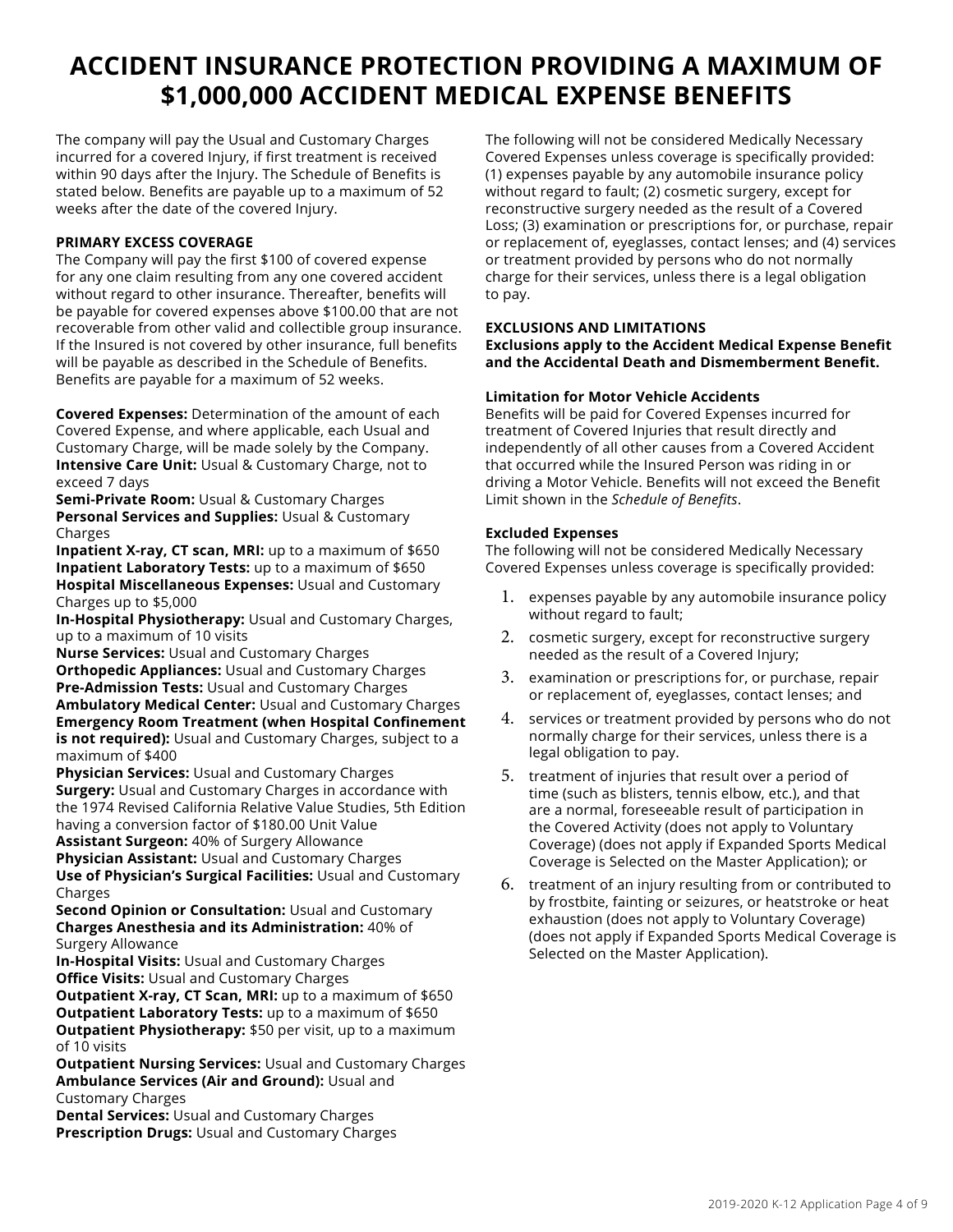#### **COMMON EXCLUSIONS:**

- 1. intentionally self-inflicted injury, suicide, or any attempt while sane or insane;
- 2. commission or attempt to commit a felony or an assault;
- 3. commission of or active participation in a riot or insurrection;
- 4. declared or undeclared war or act of war or any act of declared or undeclared war unless specifically provided by this Policy;
- 5. flight in, boarding or alighting from an Aircraft, except as a passenger on a regularly scheduled commercial airline;
- 6. parachuting;
- 7. travel in or on any off-road motorized vehicle that does not require licensing as a motor vehicle;
- 8. sickness, disease, bodily or mental infirmity, bacterial or viral infection or medical or surgical treatment thereof, (including exposure, whether or not Accidental, to viral, bacterial or chemical agents) whether the loss results directly or indirectly from the treatment except for any bacterial infection resulting from an Accidental external cut or wound or Accidental ingestion of contaminated food;
- 9. a cardiovascular, event or stroke resulting, directly and independently of all other causes, from exertion, as verified by a Physician, while the Insured Person participates in a Covered Activity (does not apply to Voluntary Coverage) (does not apply if Expanded Sports Medical Coverage is Selected on the Master Application);
- 10. voluntary ingestion of any narcotic, drug, poison, gas or fumes, unless prescribed or taken under the direction of a Physician and taken in accordance with the prescribed dosage;
- 11. injuries compensable under Workers' Compensation law or any similar law;
- 12. the Insured Person's intoxication. The Insured Person is conclusively deemed to be intoxicated if the level in His blood exceeds the amount at which a person is presumed, under the law of the locale in which the accident occurred, to be under the influence of alcohol if operating a motor vehicle, regardless of whether He is in fact operating a motor vehicle, when the injury occurs. An autopsy report from a licensed medical examiner, law enforcement officer's report, or similar items will be considered proof of the Insured Person's intoxication;
- 13. practice or play in Senior High Interscholastic Football and/or Senior High Interscholastic Sports, including travelling to and from games and practice, unless specifically provided for in the Master Insurance Application;
- 14. participation in any sports activity not specifically authorized, sponsored and supervised by the Policyholder, whether or not it takes place on the Policyholder's premises or during normal School hours, including snowboarding skiing and ice hockey;
- 15. benefits will not be paid for services or treatment rendered by any person who is:
	- a. employed or retained by the Policyholder;
	- b. living in the Insured Person's household;

c. an Immediate Family Member, including domestic partner, of either the Insured Person or the Insured Person's Spouse; or

d. the Insured Person.

**LIMITATIONS:** Any Injury occurring, and expenses incurred there from, as a result of a covered accident which occurs while an Insured is engaged in an activity which is covered under the School's Compulsory Plan, will not be covered under a Voluntary Plan.

When Excess Insurance is provided and another Plan Providing Medical Expense Benefits to an Insured is an HMO, PPO, or similar arrangement for provision of benefits or services and the covered accident occurs within the geographic area of the HMO, PPO, or similar arrangement for provision of benefits or services and the Insured does not use the facilities of the HMO, PPO, or similar arrangement for provision of benefits or services, the medical benefits otherwise payable under the policy shall be reduced by 50%. This limitation shall not apply to emergency treatment required within 24 hours after an accident or when the covered accident occurs outside the geographic area served by the HMO, PPO, or similar arrangement of benefits or services.

This insurance does not apply to the extent that trade or economic sanctions or regulations prohibit Us from providing insurance, including, but not limited to, the payment of claims.

**NOTE:** It is not the intent of the Company to unfairly reduce benefit for any Insured if the Insured is outside the Network Area of the HMO, PPO, or similar arrangement for benefits or services and no benefits are available. The reduction of benefits is only for those Insureds who can use their HMO, PPO, or similar arrangement for benefits or services and have not done so.

#### **Disclosure**

US insurance coverage is underwritten by AXIS Insurance Company. Coverage is subject to exclusions and limitations, and may not be available in all US states and jurisdictions. Product availability and plan design features, including eligibility requirements, descriptions of benefits, exclusions or limitations may vary depending on local country or US state laws. Full terms and conditions of coverage, including effective dates of coverage, benefits, limitations, and exclusions, are set forth in the policy.

THIS INSURANCE DOES NOT COORDINATE WITH ANY OTHER INSURANCE PLAN. IT DOES NOT PROVIDE MAJOR MEDICAL OR COMPREHENSIVE MEDICAL COVERAGE AND IS NOT DESIGNED TO REPLACE MAJOR MEDICAL INSURANCE. FURTHER, THIS INSURANCE IS NOT MINIMUM ESSENTIAL BENEFITS AS SET FORTH UNDER THE PATIENT PROTECTION AND AFFORDABLE CARE ACT. IF YOU DON'T HAVE MINIMUM ESSENTIAL COVERAGE, YOU MAY OWE ADDITIONAL PAYMENT WITH YOUR TAXES.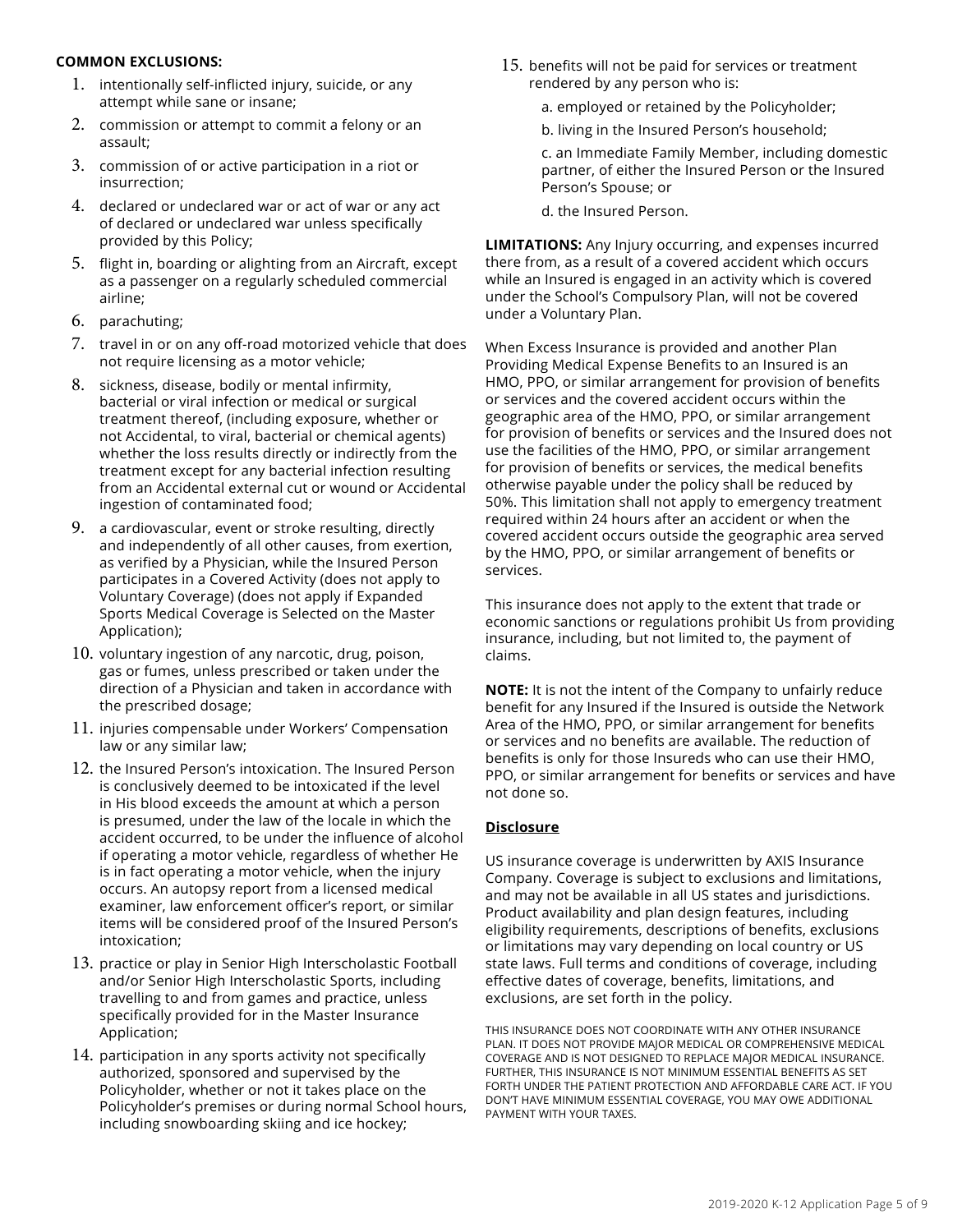# **TO FILE A CLAIM:**

- 1. Claim form is attached to application
- 2. Fill out parts A and B
- 3. Be sure to sign and date the bottom
- 4. Enclose any itemized bills or receipts from services rendered.
- 5. Send claim forms, itemized bills and receipts to:

**MCA Administrators, Inc.**  PO Box 6540 Harrisburg, PA17112 (800) 427-9308

Proof of Loss is required within 90 days from the date of the Accident. You have ONE year from the time Proof of Loss would have been required to file a claim. Claims submitted past this period will not be considered for payment under the policy.

### **ENROLLMENT FORM CHECKLIST**

DID YOU:

Fill out all of the appropriate information on the enrollment form (MAKE SURE SCHOOL DISTRICT IS CLEARLY LISTED)

 $\Box$  Check the appropriate box(s) for the coverage you have selected.

Enclose a CHECK or MONEY ORDER for the total Premium (your cancelled check or money order stub will serve as proof of payment) along with the completed enrollment form in an envelope.

# **FOR QUESTIONS, INQUIRIES, AND INFORMATION CONTACT:**

Kay Azman, Broker p: 1 (833) 636-3939 x 127 e: info@sportunderwriters.com

Sportunderwriters.com Inc 2047 Saranac Avenue, Suite 201 Lake Placid, NY 12946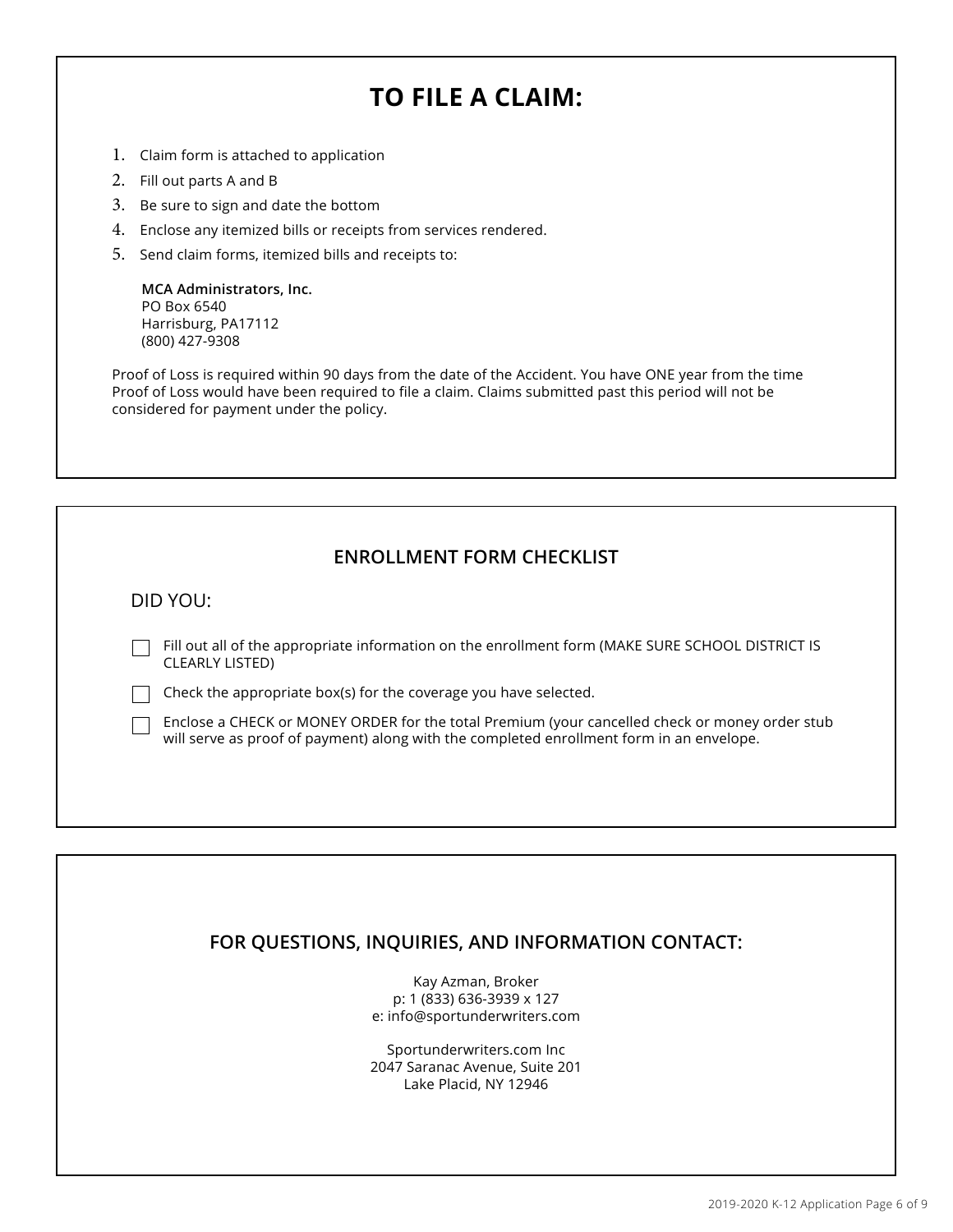# **DO NOT SEND CASH ENROLLMENT FORM**

| Please Print                                                                                                                                                                                                                                                                                                                                                                                                 |              | Pennsylvania 2019-2020 |  |  |
|--------------------------------------------------------------------------------------------------------------------------------------------------------------------------------------------------------------------------------------------------------------------------------------------------------------------------------------------------------------------------------------------------------------|--------------|------------------------|--|--|
|                                                                                                                                                                                                                                                                                                                                                                                                              |              |                        |  |  |
| <b>STUDENT'S LAST NAME</b>                                                                                                                                                                                                                                                                                                                                                                                   |              |                        |  |  |
| STUDENT'S FIRST NAME                                                                                                                                                                                                                                                                                                                                                                                         |              | <b>MIDDLE INITIAL</b>  |  |  |
| BIRTH DATE (MM/DD/YYYY)                                                                                                                                                                                                                                                                                                                                                                                      | <b>GRADE</b> | <b>PHONE</b>           |  |  |
| <b>HOME ADDRESS</b>                                                                                                                                                                                                                                                                                                                                                                                          |              | APT#                   |  |  |
| <b>CITY</b>                                                                                                                                                                                                                                                                                                                                                                                                  | <b>STATE</b> | ZIP                    |  |  |
| SCHOOL SYSTEM/DISTRICT                                                                                                                                                                                                                                                                                                                                                                                       |              |                        |  |  |
| <b>SCHOOL NAME</b>                                                                                                                                                                                                                                                                                                                                                                                           |              |                        |  |  |
| Any person who knowingly and with intent to defraud any insurance company or other person files an<br>enrollment form for insurance or statement of claim containing any materially false information or conceals for<br>the purpose of misleading, information concerning any fact material thereto commits a fraudulent act, which is<br>a crime and subjects such person to criminal and civil penalties. |              |                        |  |  |
| SIGNATURE OF PARENT OR GUARDIAN                                                                                                                                                                                                                                                                                                                                                                              |              | <b>DATE</b>            |  |  |
| My signature above certifies that I have read and understand the Student Accident Insurance Protection<br>brochure and agree to accept the terms and conditions stated herein.                                                                                                                                                                                                                               |              |                        |  |  |

No obligation to purchase.

# **School Year Rate – 2019-2020 CHECK YOUR SELECTION**

| <b>COVERAGE PLANS</b>                                      | <b>PREMIUMS</b> |
|------------------------------------------------------------|-----------------|
| BEST BUY! 24-Hour                                          | $\Box$ \$116.00 |
| School Time                                                | \$30.00         |
| Dental Accident Insurance (with either of the above plans) | \$8.50          |

Make checks payable to SportInsurance.com

### **HOW TO ENROLL**

- 1. Decide whether you want the School time, 24-Hour Accident Protection or Dental Plan.
- 2. Fill out the enrollment form and enclose the form along with a check or money order made payable to the Administrator shown for the correct amount.
- 3. Mail envelope to Sportunderwriters.com Inc, 2047 Saranac Avenue, Suite 201, Lake Placid, NY 12946. Your cancelled check or money order stub will be your receipt and confirmation of payment. (Please write the student's name and school name on your check.)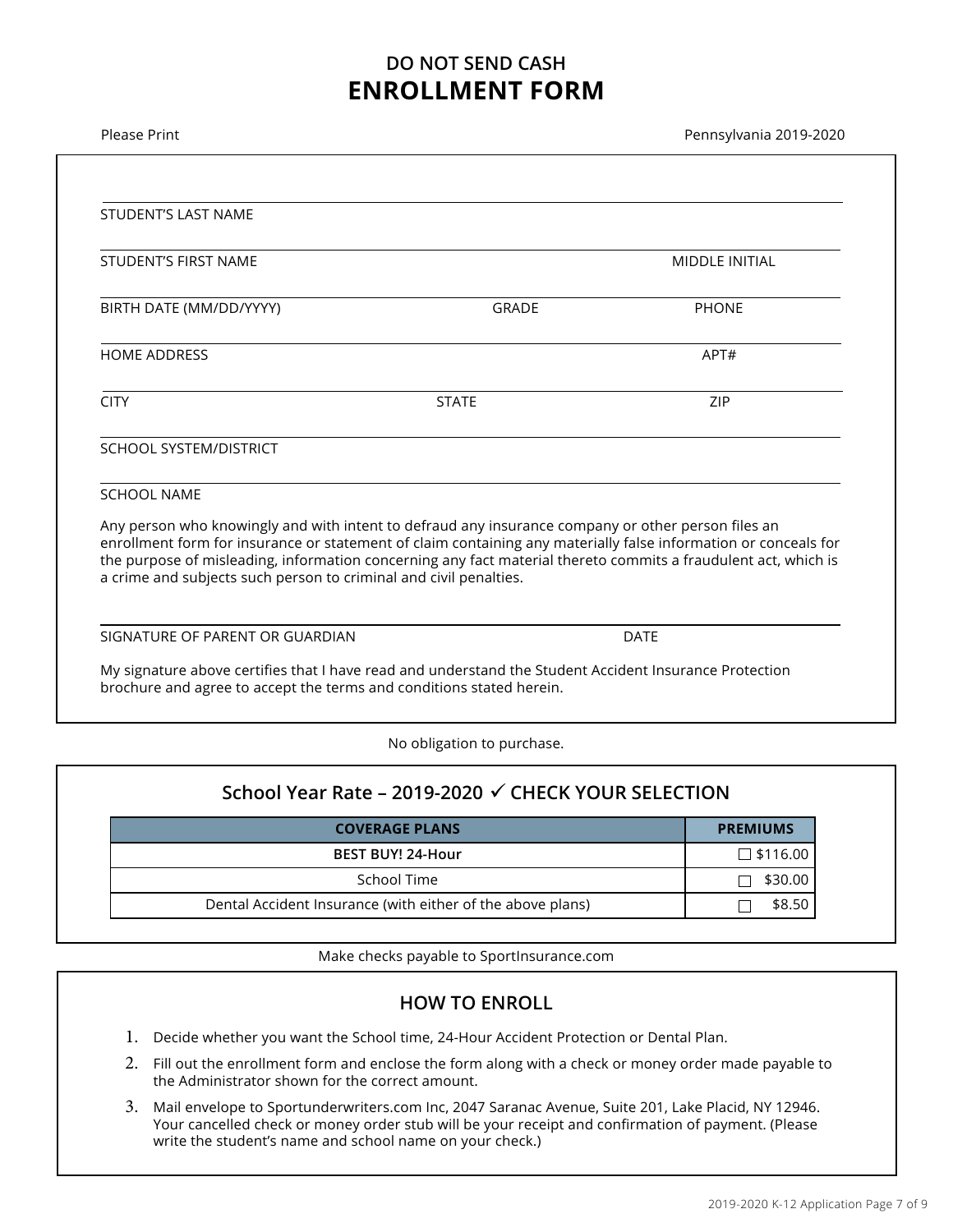#### 2. See Filing Instructions Attached

3. Mail To

#### **MCA Administrators, Inc PO Box 6540 Harrisburg, PA 17112 Phone: 1-800-427-9308 Fax: 717-652-8328 Email: student-insurance@mcoa.com**



|                                                                                                                                                                                                                                                                                                                                                                                                                                                                                                                                                                                                                                         |                                                                                                                                       | <b>PART I - PARTICIPATING ORGANIZATION STATEMENT</b>                                                                  |                                                                                               |                                                                                                                                                                                                                                |  |
|-----------------------------------------------------------------------------------------------------------------------------------------------------------------------------------------------------------------------------------------------------------------------------------------------------------------------------------------------------------------------------------------------------------------------------------------------------------------------------------------------------------------------------------------------------------------------------------------------------------------------------------------|---------------------------------------------------------------------------------------------------------------------------------------|-----------------------------------------------------------------------------------------------------------------------|-----------------------------------------------------------------------------------------------|--------------------------------------------------------------------------------------------------------------------------------------------------------------------------------------------------------------------------------|--|
| Policy Number:                                                                                                                                                                                                                                                                                                                                                                                                                                                                                                                                                                                                                          | <b>Organization Name:</b>                                                                                                             |                                                                                                                       |                                                                                               | Event, Activity, or Sport:                                                                                                                                                                                                     |  |
| Claimant's Name (Injured Person)                                                                                                                                                                                                                                                                                                                                                                                                                                                                                                                                                                                                        | Participant                                                                                                                           | The Injured Person Was A:<br><b>Staff Member</b>                                                                      | Other                                                                                         | Date and Time of Accident:                                                                                                                                                                                                     |  |
| Place Where Accident Occurred:                                                                                                                                                                                                                                                                                                                                                                                                                                                                                                                                                                                                          |                                                                                                                                       | Type of Injury: (Indicate Part of Body Injured - e.g. broken arm, etc.)                                               |                                                                                               |                                                                                                                                                                                                                                |  |
| Describe How Accident Occurred - Provide All Possible Details:                                                                                                                                                                                                                                                                                                                                                                                                                                                                                                                                                                          |                                                                                                                                       |                                                                                                                       |                                                                                               |                                                                                                                                                                                                                                |  |
| Dental<br>Indicate Which Teeth Were Involved:<br>Claims                                                                                                                                                                                                                                                                                                                                                                                                                                                                                                                                                                                 |                                                                                                                                       | Whole, Sound & Natural                                                                                                | Describe Condition of Injured Teeth Prior To Accident:<br><b>TFilled</b>                      | Artificial<br>Capped                                                                                                                                                                                                           |  |
| Did Accident (Check Yes or No for Each of The Following):<br>А.<br>On Activity Premises:<br>В.<br>C.<br>D.<br>Did Injury Result in Death:<br>Е.<br>Signature of Participating Organization Representative:                                                                                                                                                                                                                                                                                                                                                                                                                              | While Traveling Directly and Uninterruptedly to Or Form the Activity?<br>During A Participating Organization Practice or Competition? | During A Participating Organization Sponsored & Supervised, or Sanctioned Activity?                                   | YES<br>YES<br>YES<br>YES<br>YES<br>Name & Title of Participating Organization Representative: | No<br>No<br>No<br>No<br>No<br>Date:                                                                                                                                                                                            |  |
|                                                                                                                                                                                                                                                                                                                                                                                                                                                                                                                                                                                                                                         |                                                                                                                                       | PART II - PARENT, RESPONSIBLE PARTY, OR GUARDIAN STATEMENT                                                            |                                                                                               |                                                                                                                                                                                                                                |  |
| Social Security Number (Of Injured):<br>Best Contact Number (Included Area Code):                                                                                                                                                                                                                                                                                                                                                                                                                                                                                                                                                       |                                                                                                                                       | Gender (Of Injured):<br>-l F                                                                                          | Date of Birth (Of Injured):                                                                   |                                                                                                                                                                                                                                |  |
| Address (in which information should be mailed to):                                                                                                                                                                                                                                                                                                                                                                                                                                                                                                                                                                                     |                                                                                                                                       |                                                                                                                       |                                                                                               |                                                                                                                                                                                                                                |  |
| Do you/spouse/parent have medical/health care, or are you enrolled as an individual, employee or dependent member of a Health Maintenance<br>Organization (HMO) or similar prepaid health care plan, or any other type of accident/health/sickness plan coverage through an employer, a<br>parent's employer, or other source?<br>If yes, name of insurance company:                                                                                                                                                                                                                                                                    | $\blacksquare$ YES<br>No                                                                                                              |                                                                                                                       | Policy #: $\_$                                                                                |                                                                                                                                                                                                                                |  |
| Are you eligible to receive benefits under any governmental plan or program, including Medicare?<br>If yes, please explain:                                                                                                                                                                                                                                                                                                                                                                                                                                                                                                             |                                                                                                                                       |                                                                                                                       | <b>YES</b>                                                                                    | $\blacksquare$ No                                                                                                                                                                                                              |  |
| Mother (Guardian's) primary employer name, address & telephone: ___                                                                                                                                                                                                                                                                                                                                                                                                                                                                                                                                                                     |                                                                                                                                       |                                                                                                                       |                                                                                               |                                                                                                                                                                                                                                |  |
| Father (Guardian's) primary employer name, address & telephone:                                                                                                                                                                                                                                                                                                                                                                                                                                                                                                                                                                         |                                                                                                                                       |                                                                                                                       |                                                                                               |                                                                                                                                                                                                                                |  |
|                                                                                                                                                                                                                                                                                                                                                                                                                                                                                                                                                                                                                                         |                                                                                                                                       | <b>PART III - AUTHORIZATIONS</b>                                                                                      |                                                                                               |                                                                                                                                                                                                                                |  |
| I authorize medical payments to physician or supplier for services described on any attached statements. If not signed, provide proof of payment.                                                                                                                                                                                                                                                                                                                                                                                                                                                                                       |                                                                                                                                       |                                                                                                                       |                                                                                               |                                                                                                                                                                                                                                |  |
| <b>SIGNATURE:</b>                                                                                                                                                                                                                                                                                                                                                                                                                                                                                                                                                                                                                       |                                                                                                                                       | <u>and the state of the state of the state of the state of the state of the state of the state of the state of th</u> |                                                                                               | DATE: the contract of the contract of the contract of the contract of the contract of the contract of the contract of the contract of the contract of the contract of the contract of the contract of the contract of the cont |  |
| I authorize any physician, medical professional, hospital, covered entity as defined under HIPPA, insurer or other organization or person having<br>any records, dates or information concerning the claimant to disclose when requested to do so, all information with respect to any injury, policy<br>coverage, medical history, consultation, prescription or treatment, and copies of all hospital or medical records or all such records in their<br>entirety to AXIS Insurance Company or its designated administrator. A photo static copy of this authorization shall be considered as effective<br>and valid as the original. |                                                                                                                                       |                                                                                                                       |                                                                                               |                                                                                                                                                                                                                                |  |
| I agree that should it be determined at a later date there is other insurance (or similar), to reimburse AXIS Insurance Company to the extent of<br>any amount collectible. I understand that any person who knowingly and with the intent to defraud or deceive any insurance company; files a<br>claim containing any material by false, incomplete, or misleading information, may be subjected to prosecution for insurance fraud.<br><b>SIGNATURE:</b>                                                                                                                                                                             |                                                                                                                                       |                                                                                                                       |                                                                                               | DATE: the contract of the contract of the contract of the contract of the contract of the contract of the contract of the contract of the contract of the contract of the contract of the contract of the contract of the cont |  |